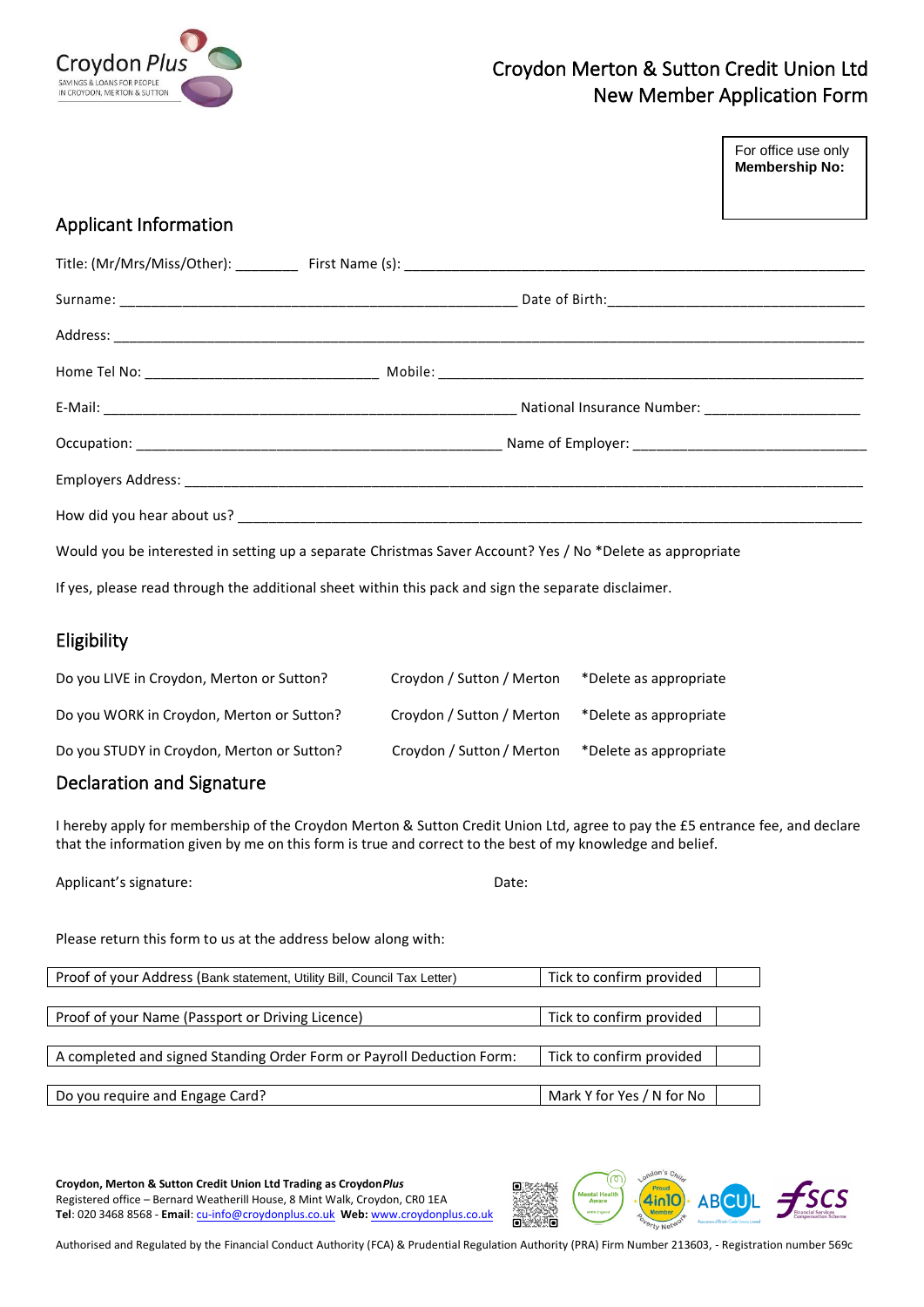

## Nomination of Beneficiaries

| <b>Your Details</b>                                    |  |
|--------------------------------------------------------|--|
|                                                        |  |
|                                                        |  |
|                                                        |  |
|                                                        |  |
| <b>Beneficiary Details</b>                             |  |
|                                                        |  |
|                                                        |  |
|                                                        |  |
|                                                        |  |
|                                                        |  |
|                                                        |  |
|                                                        |  |
|                                                        |  |
| Home Telephone Number: _______________________________ |  |
|                                                        |  |

### Declaration and Authorisation

*In the event of my death, I wish for CroydonPlus Credit Union to consider transferring all available funds that are mine, whether in shares or otherwise to the beneficiary / beneciaries named above.* 

Signature of Member:  $Date:$ 

Print Members Name:

**Croydon, Merton & Sutton Credit Union Ltd Trading as Croydon***Plus* Registered office – Bernard Weatherill House, 8 Mint Walk, Croydon, CR0 1EA **Tel**: 020 3468 8568 - **Email**[: cu-info@croydonplus.co.uk](mailto:cu-info@croydonplus.co.uk) **Web:** [www.croydonplus.co.uk](http://www.croydonplus.co.uk/)

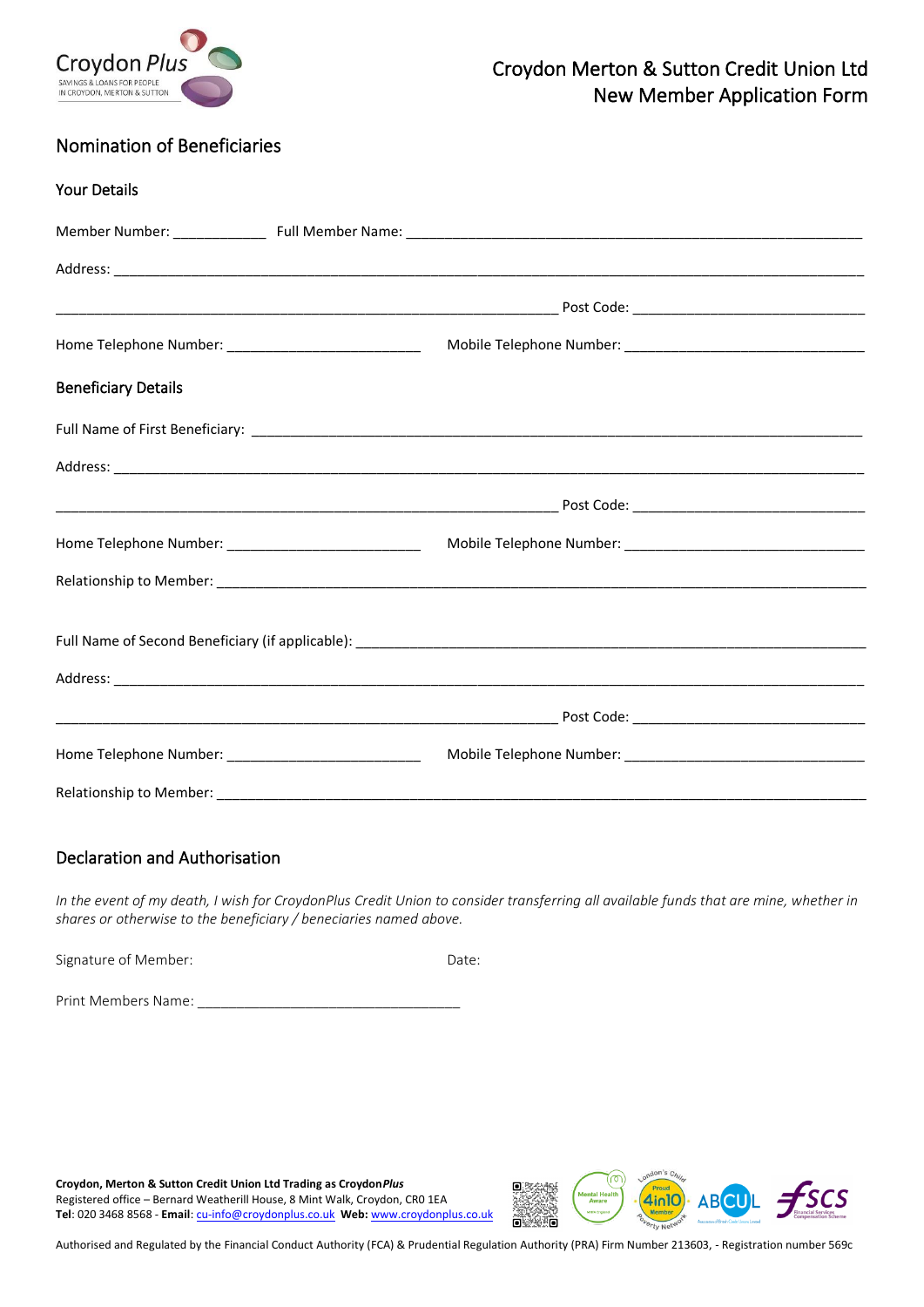

## PLEASE LEAVE THIS SHEET BLANK IF YOU DO NOT WISH TO SET UP AN ADDITIONAL 'CHRISTMAS SAVER ACCOUNT'

### Christmas Saver Application

Our Christmas Saver Account is the perfect way to save money ready for next Christmas. The Christmas Saver is separate from your main savings account with us and will secure savings for withdrawal over the Christmas Period. This would be there to help you with the cost of Christmas or even to make the long month of January a little easier to manage. The best part about having this additional account is that there is no minimum monthly figure, so you are free to save as little, or as much as you like!

**Please note that the Christmas Saver Account is a SAVINGS only account and funds in this account will only be released in November, December and/or January. If at the time of withdrawal, you have a loan which is in arrears, we will use the funds from this account to clear the balance of the arrears before releasing any remaining funds to you. No loans can be issued on this account and you can only open a Christmas Saver Account if you are already a member of the credit union with a regular Share Account.**

I wish to open a Christmas Saver Account and agree to save a total of  $f$  per week / month \* Delete as appropriate

You do not need a separate Standing Order for this. When we receive your funds, we will allocate them across your accounts as specified.

### Disclaimer and Signature

*I understand and agree that this account is a Christmas Savings ONLY account and savings will only be released in the months of November, December or January and no loans can be issued on this account. I also agree that should I have any arrears on any Loan Accounts at the time of withdrawal that you will use the funds from this account to clear the balance of the arrears before any remaining funds are released to me.* 

Signature: **Date:** Date: **Date:** Date: **Date: Date: Date: Date: Date: Date: Date: Date: Date: Date: Date: Date: Date: Date: Date: Date: Date: Date: Date: Date: Date: Date: Date:** 

Print Members Name:

**Croydon, Merton & Sutton Credit Union Ltd Trading as Croydon***Plus* Registered office – Bernard Weatherill House, 8 Mint Walk, Croydon, CR0 1EA **Tel**: 020 3468 8568 - **Email**[: cu-info@croydonplus.co.uk](mailto:cu-info@croydonplus.co.uk) **Web:** [www.croydonplus.co.uk](http://www.croydonplus.co.uk/)

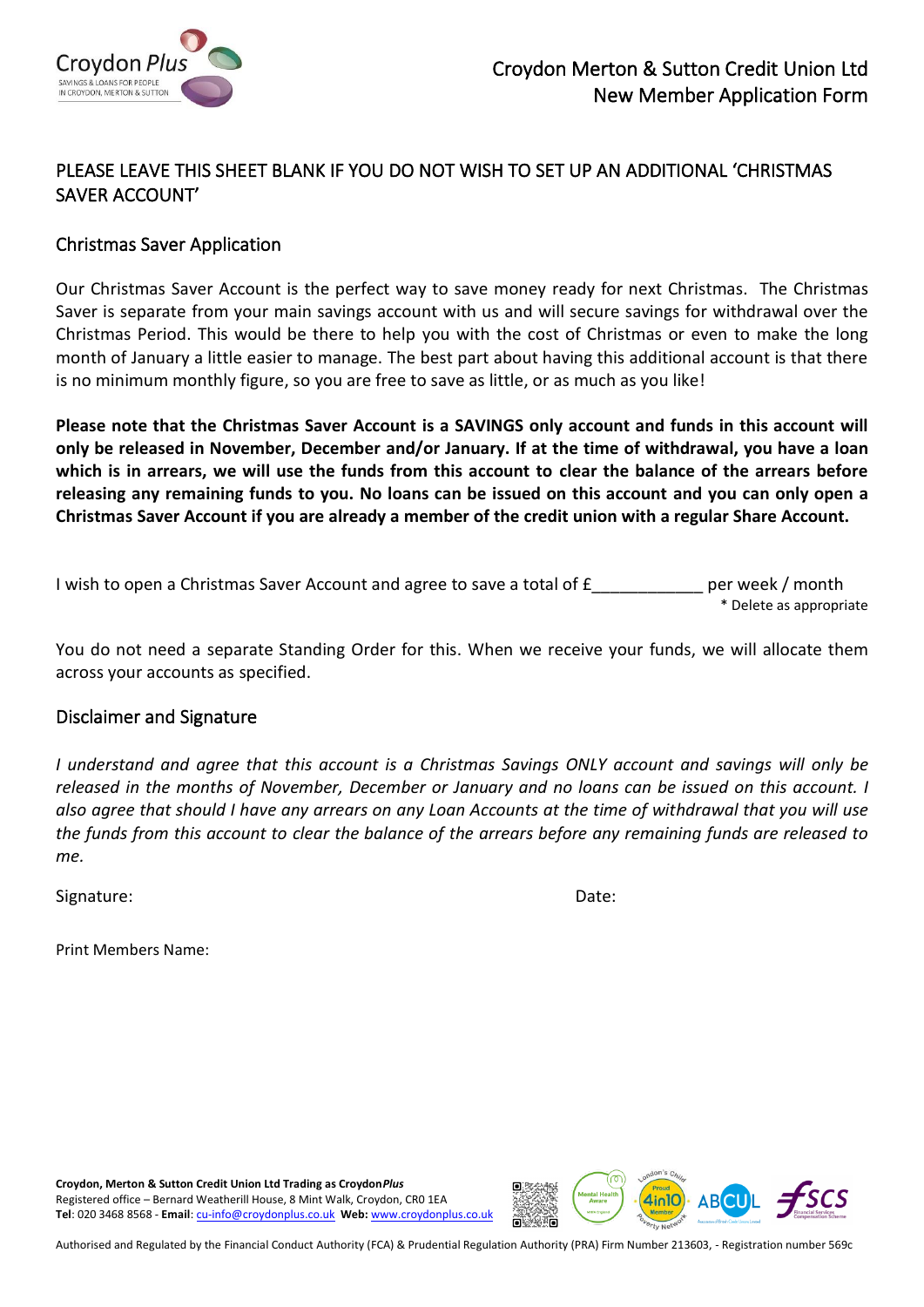

# Croydon Merton & Sutton Credit Union Ltd New Member Application Form

## Do you have a young person living with you? Have you considered setting them up a Young Saver Account?

For office use only **Young Saver Membership No:** 

Our Young Saver Account can be opened from birth and will provide a secure and safe savings account for your young person. This account will remain under your control until the child reaches 17, at which point they will automatically become the owner of the account and any funds that that it contains. Do not worry though, we will write to you before to remind you and you can decide then what you would like to do going forward.

If you would like to set up an account for your young person, please complete the below form and return it to us along with proof of the Young Saver's identity (Birth Certificate, Passport).

There is no need to complete a second standing order form. Please just let us know below how much you would like to be allocated from each deposit to this account.

### Details of Young Saver

(Please complete this section of the form on behalf of the Young Saver)

|                                             | Date of Birth: ___________________________Gender: Male / Female / Prefer not to say *Delete as appropriate      |
|---------------------------------------------|-----------------------------------------------------------------------------------------------------------------|
|                                             | Address (incl. Postcode): *The Young Saver must live in the same household as the Adult Member*                 |
|                                             |                                                                                                                 |
|                                             | I would like to deposit £______ per week / fortnight / month to this Young Saver Account *Delete as appropriate |
| <b>Details of Trustee</b><br>(Adult Member) |                                                                                                                 |
| Member Number: _______________              |                                                                                                                 |
|                                             |                                                                                                                 |
|                                             |                                                                                                                 |
|                                             | Address (incl. Postcode): 2008 2010 2020 2021 2021 2022 2023 2024 2022 2023 2024 2022 2023 2024 2022 2023 2024  |

| <b>Adult Member Signature:</b> | Date: |
|--------------------------------|-------|

Print Adult Member Name:

**Croydon, Merton & Sutton Credit Union Ltd Trading as Croydon***Plus* Registered office – Bernard Weatherill House, 8 Mint Walk, Croydon, CR0 1EA **Tel**: 020 3468 8568 - **Email**[: cu-info@croydonplus.co.uk](mailto:cu-info@croydonplus.co.uk) **Web:** [www.croydonplus.co.uk](http://www.croydonplus.co.uk/)



Authorised and Regulated by the Financial Conduct Authority (FCA) & Prudential Regulation Authority (PRA) Firm Number 213603, - Registration number 569c

Email: Email: Email: Email: Email: Email: Email: Email: Email: Email: Email: Email: Email: Email: Email: Email: Email: Email: Email: Email: Email: Email: Email: Email: Email: Email: Email: Email: Email: Email: Email: Email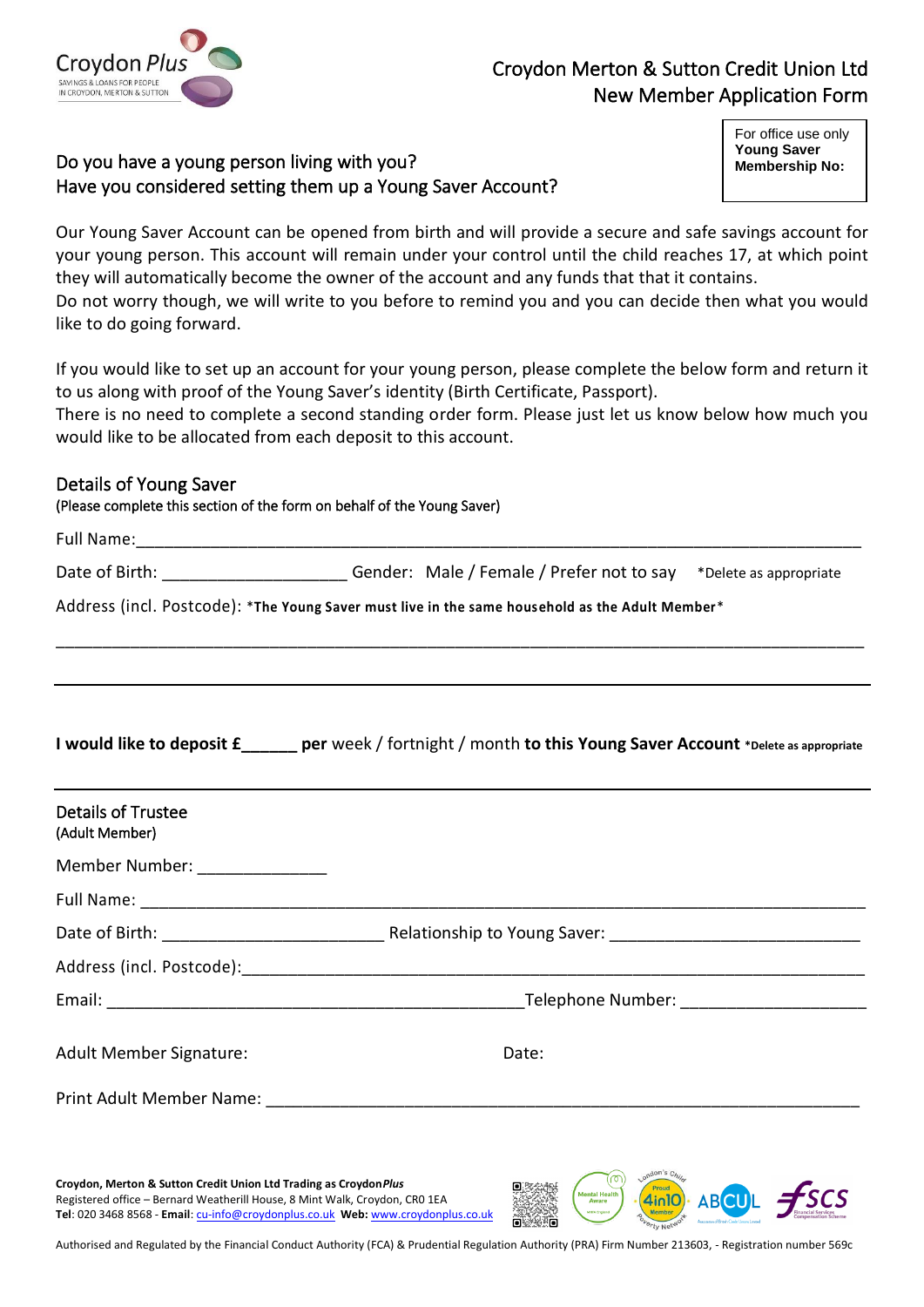

## PLEASE LEAVE THIS SHEET BLANK IF YOU DO NOT WISH TO SET UP AN ADDITIONAL 'SCHOOL SAVER ACCOUNT'

### School Saver Application

Our School Saver Account is specially designed for use when you need it most! It will allow you to saver for School Uniform, Equipment and Fee's that can be accessed for withdrawals in August, December and April. This could even be used for long term savings toward university costs! The best part about having this additional account is that there is no minimum monthly figure, so you are free to save as little, or as much as you like!

| per week / month<br>I wish to open a School Saver Account and agree to save a total of £ |  |
|------------------------------------------------------------------------------------------|--|
|------------------------------------------------------------------------------------------|--|

\* Delete as appropriate

You do not need a separate Standing Order for this. When we receive your funds, we will allocate them across your accounts as specified.

**Please note that the School Saver Account is a SAVINGS only account and funds in this account will only be released during the months of April, August and December. If at the time of withdrawal you have a loan which is in arrears, we will use the funds from this account to clear the balance of the arrears before releasing any remaining funds to you. No loans can be issued on this account and you can only open a School Saver Account if you are already a member of CroydonPlus Credit Union with a regular Share Account.**

### Disclaimer and Signature

*I certify that the information given is true and complete to the best of my knowledge. I hereby apply to open a School Saver Account and agree to abide by the rules of Croydon Merton and Sutton Credit Union Ltd . I agree to Croydon Merton and Sutton Credit Union Ltd carrying out any enquiries to assist when making decisions about my Credit Union account such as an on-line identity verification or credit search using a Credit Reference Agency. I understand and agree that this account is a School Saver Account ONLY account and savings will only be released in the months of April, August and December and no loans can be issued on this account. I also agree that should I have any arrears on any Loan Accounts at the time of withdrawal that you will use the funds from this account to clear the balance of the arrears before any remaining funds are released to me.* 

Signature: Note: Note: Note: Note: Note: Note: Note: Note: Note: Note: Note: Note: Note: Note: Note: Note: Note: Note: Note: Note: Note: Note: Note: Note: Note: Note: Note: Note: Note: Note: Note: Note: Note: Note: Note: N

Print Name:

**Croydon, Merton & Sutton Credit Union Ltd Trading as Croydon***Plus* Registered office – Bernard Weatherill House, 8 Mint Walk, Croydon, CR0 1EA **Tel**: 020 3468 8568 - **Email**[: cu-info@croydonplus.co.uk](mailto:cu-info@croydonplus.co.uk) **Web:** [www.croydonplus.co.uk](http://www.croydonplus.co.uk/)